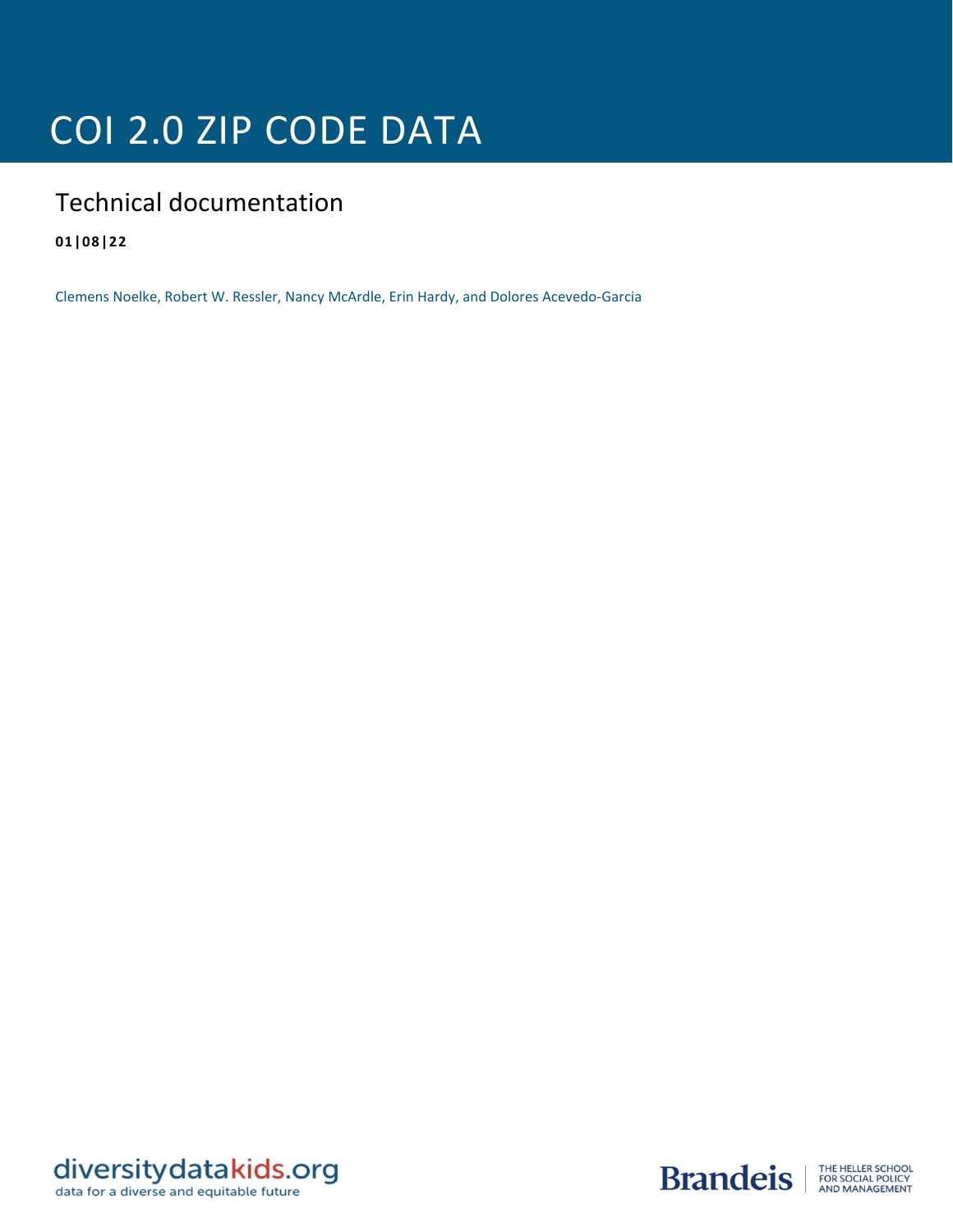### DATA USE AGREEMENT

By using this data, you agree to abide by diversitydatakids.org's Terms and Conditions, available at [diversitydatakids.org/terms.](https://www.diversitydatakids.org/terms)

## PREFERRED CITATION

Noelke, C., Ressler, R., McArdle, N., Hardy E., & Acevedo-Garcia D. (2021). Child Opportunity Index 2.0 ZIP Code Data Technical Documentation. Retrieved from https://www.diversitydatakids.org/research-library/research-brief/using-zipcode-level-data-coi.

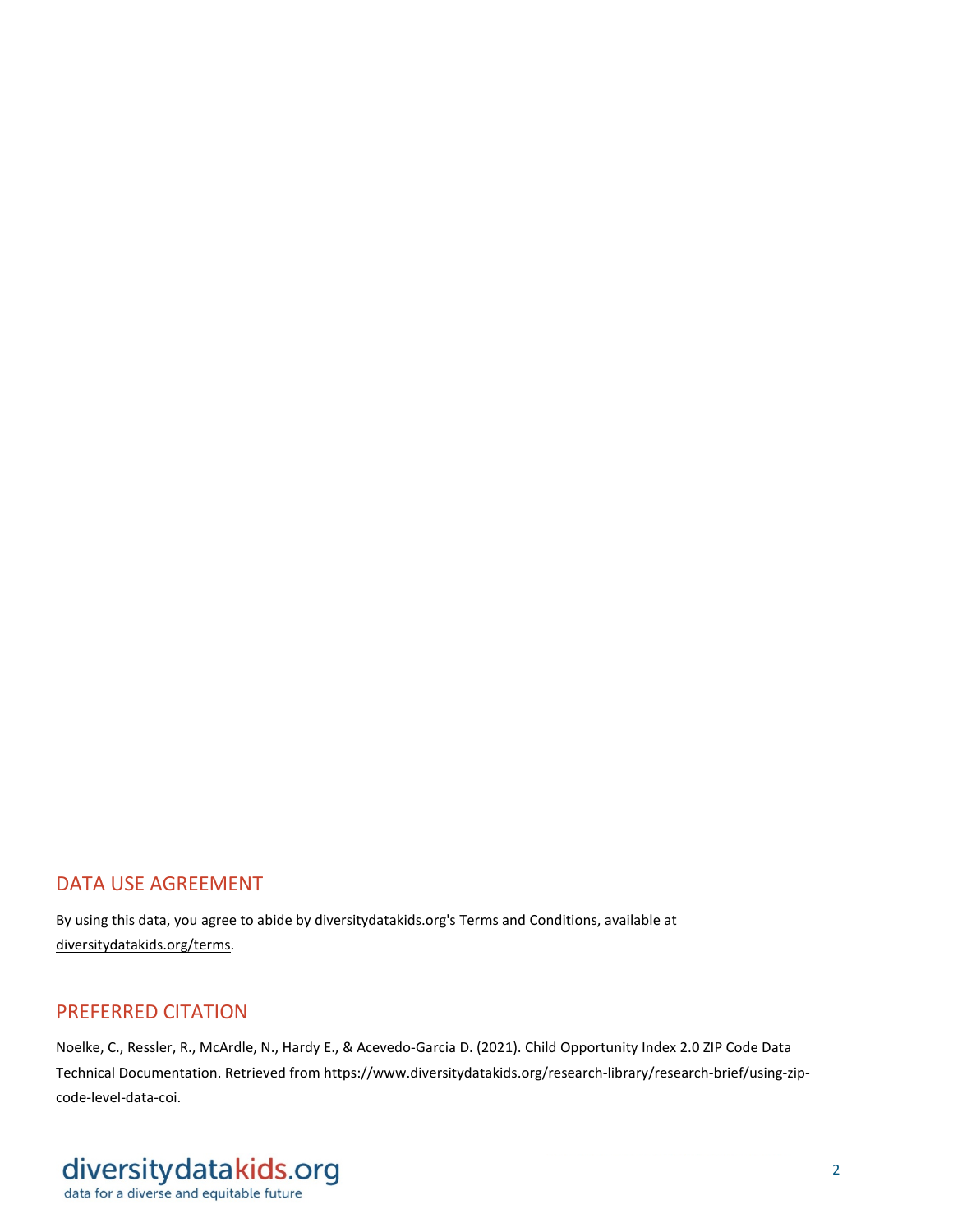### COI 2.0 ZIP CODE DATA

The Child Opportunity Index (COI) 2.0 is a composite index of neighborhood opportunity capturing 29 neighborhood features relevant to children's healthy development measured at the census tract level.<sup>1,2</sup> To meet growing demand for ZIP code level COI 2.0 data, diversitydatakids.org has calculated and published ZIP code level estimates of COI 2.0 index and child population data. There are about 73 thousand census tracts in the US that intersect with about 39 thousand ZIP codes. ZIP codes, unlike census tracts, do not have precisely defined geographic boundaries. They are collections of addresses defined by the U.S. Postal Service (USPS) for efficient mail delivery. Our method for aggregating census tract to ZIP code data uses weights published by the U.S. Department for Housing and Urban Development. A ZIP code COI 2.0 estimate is then calculated as a weighted average of census tract data, where census tracts that are home to a greater proportion of residential addresses with a given ZIP code receive greater weight. The weights used to calculate ZIP code level COI 2.0 data change continually because ZIP code definitions are continually updated by the USPS (e.g., for example, to incorporate newly constructed buildings/addresses). As a result, the weights used to calculate ZIP code level COI 2.0 data also change continually. We, therefore, publish multiple ZIP code data files based on 2015 COI 2.0 census tract data that correspond to the ZIP code definitions in a given year. It is important to note that for all ZIP code COI 2.0 data files, neighborhood conditions were measured in and around 2015. The years in the data file titles DO NOT denote the years in which neighborhood conditions were measured but refer to the ZIP code definitions for a given year. COI 2.0 ZIP code data include Child Opportunity Levels and Scores as well as child population counts by race/ethnicity.

Users should be aware of the following issues and limitations.

- ZIP code definitions are regularly updated by the US Postal Service. We therefore created multiple single-year and multi-year files that exactly match ZIP code definitions for a given period. For example, users interested in studying hospital admissions in 2018 would select the file "COI 2.0 ZIP code data for 2018 ZIP codes", while users studying hospital admissions in 2020 would select the file "COI 2.0 ZIP code data for 2020 ZIP codes". We have published single-year files from 2015 to 2020, corresponding to ZIP code definitions of the respective year. A full list of available datasets, including multi-year files, and information on how to obtain them is available on page 12 ("List of Files").
- COI 2.0 ZIP Code data from different data files should not be compared. If values for a given ZIP code differ across ZIP code data files, this should **not** be interpreted as a change in opportunity. Neighborhood conditions are measured in or around 2015 for all the published data files. Any differences across annual files only reflect changes in the weights used to calculate ZIP code estimates from census tract data.
- Only nationally-normed ZIP code Child Opportunity Scores are available (that is, scores for which a ZIP code is ranked relative to all other ZIP codes in the U.S.) Metro and state-normed Child Opportunity Scores cannot be reliably calculated for all metro areas and states.
- 66% of ZIP code estimates are based on data from two or more census tracts. If opportunity across tracts differs substantially, the resulting ZIP code estimate will not reflect neighborhood opportunity of the constituent census tracts. To capture this variation, we have included ZIP code standard deviations for all ZIP code level COI 2.0 zscores (overall, education, health & environment, social & economic). The standard deviations capture the variability of COI 2.0 z-scores across census tracts contributing to a given ZIP code estimate. Standard deviations are larger if the tracts underlying the ZIP code estimate have more dissimilar z-scores.
- Little is known about the reliability of ZIP code level vs. census tract level measures of residential context. We are currently investigating this issue<sup>3</sup> and will publish updates on our research when available. Our preliminary results

diversity datakids.org data for a diverse and equitable future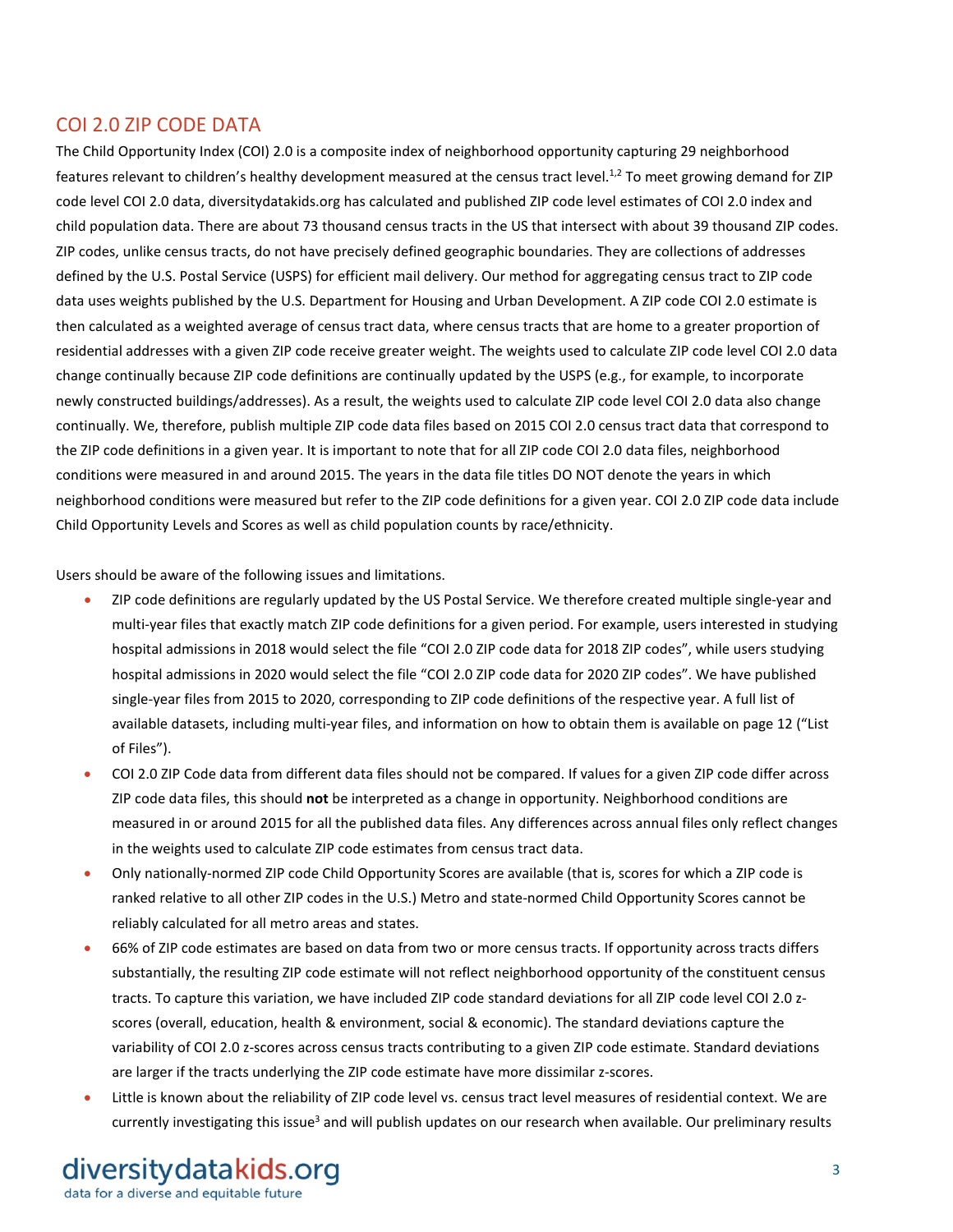indicate that – whenever census tract data is not available – ZIP code COI data represent a viable alternative to study the association between residential environments and children's outcomes in a large national dataset.

The following sections outline our method to aggregate census tract data to ZIP codes and illustrate the limitations above. We first describe our aggregation method conceptually and discuss how we resolve some challenges involved in this process. The section "Technical Notes" describes in more detail the source datasets and formulas used to calculate ZIP code data. This section is followed by the data dictionary which lists variable names and definitions for the published data files.

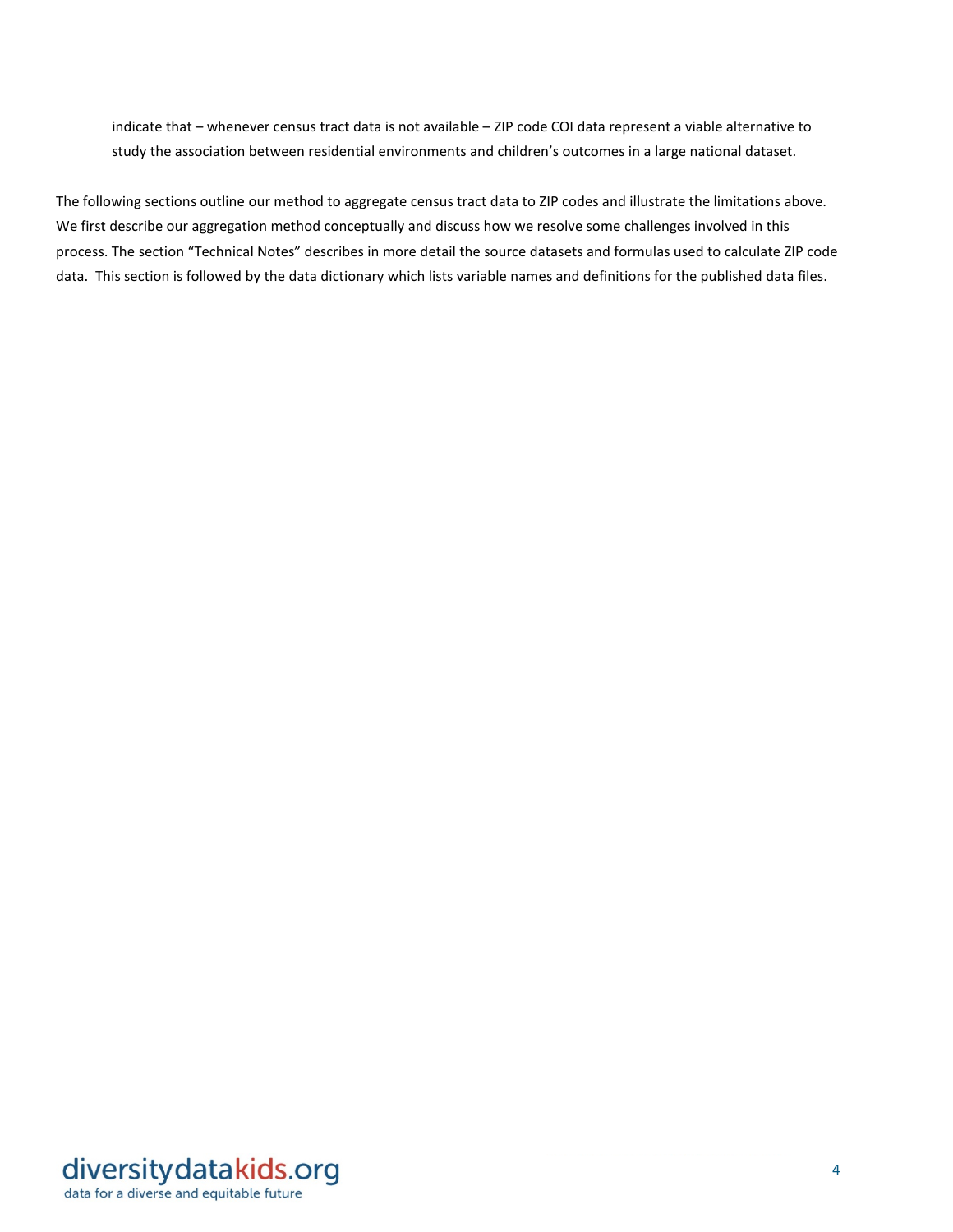#### AGGREGATING COI DATA FROM CENSUS TRACTS TO ZIP CODES

ZIP codes are collections of mail delivery routes drawn by the U.S. Postal Service (USPS). They are defined to facilitate efficient mail delivery to residential, business, and other addresses. Unlike census tracts that divide the country into distinct spatial areas, ZIP codes do not have exactly defined geographic boundaries. They are collections of mail delivery routes and not areal geographic units or geographic units covering a certain area. While there are about 39,000 (non-P.O. Box) ZIP codes, there are more than 73,000 census tracts in the 50 states plus D.C. Especially in more densely populated, urban areas, census tracts provide more granular information on children's residential environments. Moreover, they are precisely defined areal units, which facilitates spatial analysis and visualization. COI 2.0 data is available for about 72,200 census tracts.

There are two main challenges when aggregating census tract to ZIP code data. First, a census tract may contain addresses belonging to multiple ZIP codes; and, addresses with the same ZIP code may be found in multiple census tracts: 66% of ZIP codes fall into two or more tracts, 25% fall into six or more tracts, 10% fall into 11 or more tracts, and 1% of ZIP codes fall into 20 or more tracts.<sup>[1](#page-4-0)</sup> Second, ZIP codes are continuously updated: ZIP codes are sometimes retired or newly created, but most changes alter the delineation of ZIP codes, e.g., by adding or removing new addresses.

In the following section, we outline these issues and our aggregation method that addresses both of these challenges. The following sections also describe conceptually how we combine census tract COI data to obtain ZIP code estimates and how we deal with changing ZIP code delineations over time. We then discuss biases due to aggregation.

#### Combining census tract data to obtain ZIP code estimates using address weights

A census tract may contain addresses belonging to multiple ZIP codes, and the same ZIP code may be found within the area of multiple census tracts. Figure 1 illustrates this issue. It shows 6 residential addresses with ZIP code J and 8 residential

Figure 1. Two census tracts that contain addresses with two different ZIP codes.



addresses with ZIP code K. Census tract A contains 4 addresses belonging to J and 2 address belonging to K. Tract B contains 2 addresses belonging to J and 6 addresses belonging to K. ZIP code J has a total of 6 addresses spread over two tracts, and ZIP code K has a total of 8 addresses spread over two tracts. How do we aggregate or allocate data available for Tract A and B to ZIP codes J and K?

Central to our approach are crosswalks provided by the U.S. Department of Housing and Urban Development (HUD) linking census tracts to ZIP codes. Each crosswalk contains one row per ZIP code-tract segment, or per combination of ZIP codes and the census tracts they fall into. For each segment, different crosswalk files provide the proportion of addresses within a ZIP code that fall into a given census tract (ZIP-Tract weights) and the proportion of addresses within a census tract that have a given zip code and (Tract-ZIP weights). We combine these crosswalks

with census tract level COI and child population data, and then use the address weights to allocate census tract data to ZIP codes.

 $\overline{a}$ 

<span id="page-4-0"></span> $1$  Descriptive statistics based on the datafile used to calculate 2020 COI 2.0 ZIP code estimates, 2020 fourth quarter, which includes 39,061 ZIP codes linked to 72,190 census tracts with non-missing COI 2.0 data.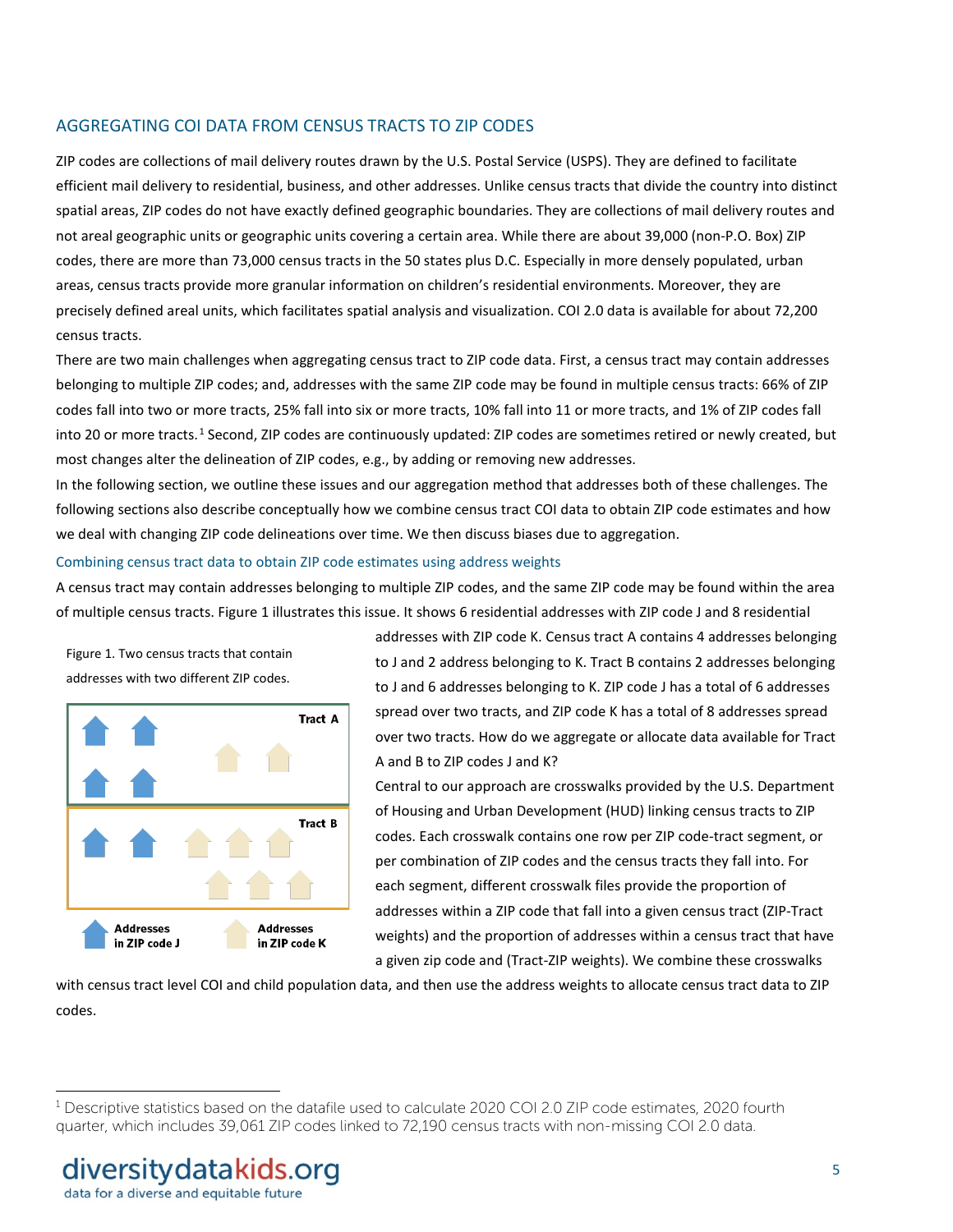Table 1 illustrates these steps in greater detail using artificial data for COI 2.0 overall z-scores and child population counts. To aggregate census tract COI 2.0 z-scores, we take a weighted average of census tract z-scores, where the weights capture

| (1)             | (2)          | (3)                    | (4)                       | (5)                  | (6)              | (7)                          | (8)        | (9)              |
|-----------------|--------------|------------------------|---------------------------|----------------------|------------------|------------------------------|------------|------------------|
| <b>ZIP Code</b> | <b>Tract</b> | Number of<br>addresses | Weight<br>(ZIP-Tract)     | COI 2.0 z-<br>scores | $(4) \times (5)$ | Weight<br>(Tract-ZIP)        | Population | $(7) \times (8)$ |
|                 | A            | 4                      | 0.67                      | 0.5                  | 0.33             | 0.67                         | 6          | 4                |
|                 | В            | 2                      | 0.33                      | 0.2                  | 0.07             | 0.25                         | 8          | 2                |
| К               | A            | 2                      | 0.25                      | 0.5                  | 0.13             | 0.33                         | 6          | 2                |
| К               | В            | 6                      | 0.75                      | 0.2                  | 0.15             | 0.75                         | 8          | 6                |
|                 |              |                        | <b>ZIP Code J z-score</b> |                      | 0.40             | ZIP Code J population        |            | 6                |
|                 |              |                        | <b>ZIP Code K z-score</b> |                      | 0.28             | <b>ZIP Code K population</b> |            | 8                |

TABLE 1. CALCULATING ZIP CODE COI 2.0 Z-SCORE AND POPULATION ESTIMATES AS WEIGHTED AVERAGES OF CENSUS TRACT LEVEL DATA.

the proportion of a given ZIP code's addresses that fall into a given tract. For illustration, column 3 contains the number of residential addresses for each ZIP code and census tract segment. Column 4 contains a weight defined as the proportion of ZIP code addresses that fall into a given ZIP code-tract segment. These weights sum to one across ZIP code-tract segments within the same ZIP code. Column 5 contains COI 2.0 z-scores, which are identical for the segments belonging to the same census tract. To aggregate the ZIP code-tract segment data to the ZIP code level, we multiply the weight by the z-scores and then sum over the segments belonging to a given ZIP code. For example, the estimated ZIP code z-score for ZIP code J is equal to 0.33 + 0.07 = 0.40, which is closer to tract A's z-score (0.5) than to tract B's z-score (0.2), because tract A contains two thirds of the addresses in ZIP Code J, while tract B contains only one third of the addresses in ZIP code J. To allocate census tract population counts to ZIP codes, we use a different set of weights. The weights ensure that the total number of children will be the same across ZIP codes and census tracts. To illustrate, column 7 contains the proportion of addresses in a census tract that fall into a ZIP code-tract segment. For example, one quarter of addresses in tract B have ZIP Code J addresses, while three quarters of addresses have ZIP code K. These weights sum to one across segments for a given census tract. Column 8 contains population counts, which are identical for the segments belonging to the same census tract. To aggregate tract data to the ZIP code level, we multiply the weight with the population data (column 9) and then sum over the segments belonging to a given ZIP code. For example, the estimated ZIP code population for ZIP code J is equal to 4+2 = 6. While the sum is a round number here, this is not generally the case.

#### Dealing with creation, retirement and change in ZIP codes

ZIP codes are sometimes retired or newly created. ZIP codes also change gradually, for example, due to new housing unit construction and the creation of new addresses. Because of the addition or removal of addresses, the weights used to allocate/aggregate census tract data to ZIP codes change. HUD therefore releases new crosswalks at the end of each quarter to capture these changes. We use all available crosswalks to generate annual and multi-year COI 2.0 ZIP code estimates that account for temporal change in ZIP codes. The ZIP code estimates for any given year or period therefore include all ZIP codes that existed in that period, i.e., it excludes ZIP codes that were retired in preceding years or newly created in subsequent years. While the creation and retirement of ZIP codes is easily dealt with by selecting only tracts that existed within a given time span, the changing address distribution across zip codes requires an adjustment to the calculations described in the preceding section.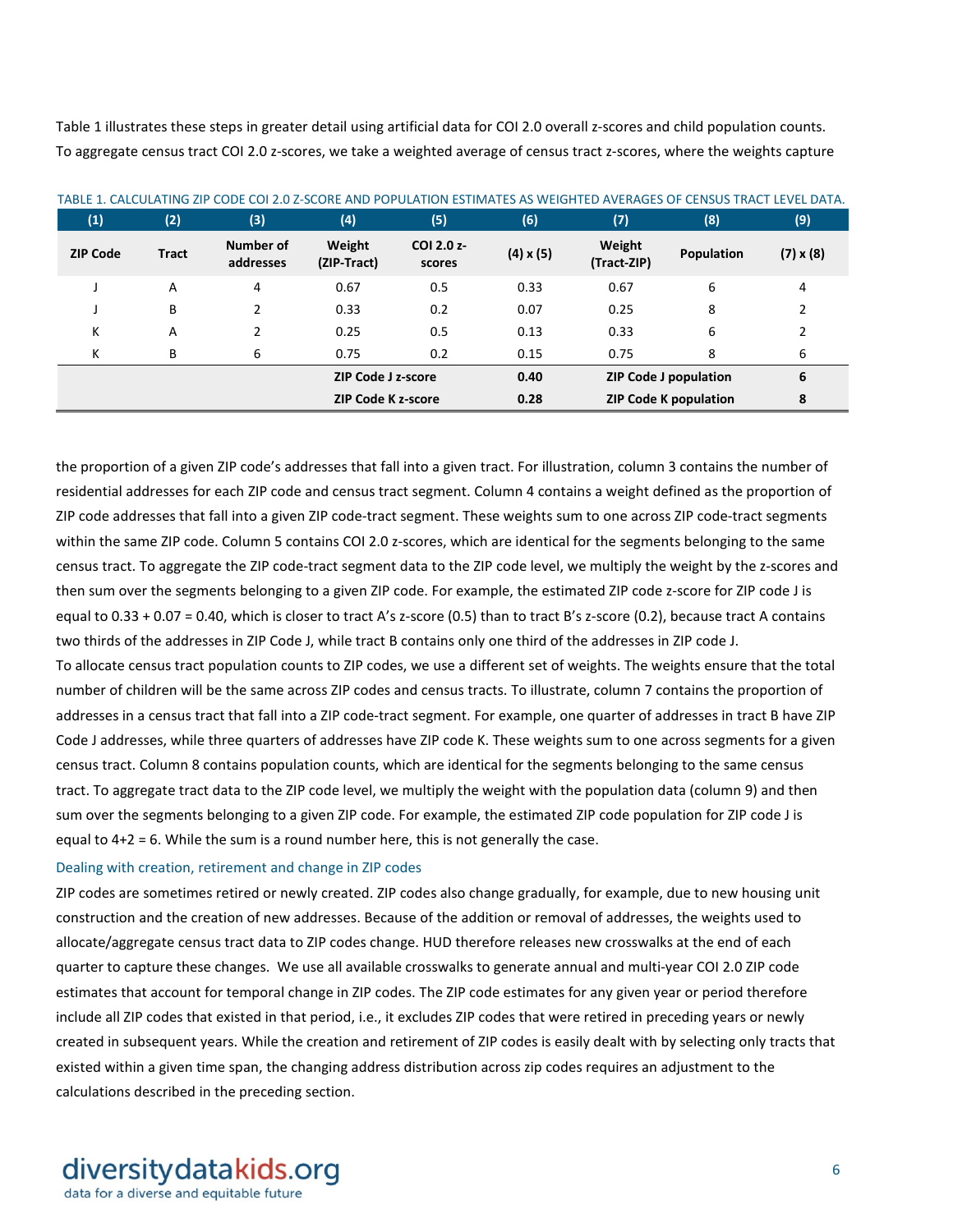Table 2 illustrates the problem of changing ZIP codes due to new construction and how we resolve it using hypothetical data. ZIP code L is observed in tract C and D. L, C, and D are observed in two consecutive quarters, Q1 and Q2. In the second

| (1)             | (2)          | (3)            | (4)                    | (5)                              | (6)                       | (7)              | (8)              |
|-----------------|--------------|----------------|------------------------|----------------------------------|---------------------------|------------------|------------------|
| <b>ZIP Code</b> | <b>Tract</b> | Quarter        | Number of<br>addresses | <b>Raw Weight</b><br>(ZIP-Tract) | <b>Rescaled</b><br>Weight | COI 2.0 z-scores | $(4) \times (5)$ |
|                 | C            | Q1             | 5                      | 0.625                            | 0.313                     | 0.5              | 0.156            |
|                 | C            | Q <sub>2</sub> | 5                      | 0.500                            | 0.250                     | 0.5              | 0.125            |
|                 | D            | Q1             | 3                      | 0.375                            | 0.188                     | 0.2              | 0.038            |
|                 | D            | Q <sub>2</sub> | 5                      | 0.500                            | 0.250                     | 0.2              | 0.050            |
|                 |              |                |                        |                                  | <b>ZIP Code L z-score</b> |                  | 0.369            |

TABLE 2. CALCULATING ZIP CODE COI 2.0 Z-SCORE ACROSS TWO QUARTERS AS WEIGHTED AVERAGES OF CENSUS TRACT LEVEL DATA.

quarter, two addresses have been added that fall into the area covered by tract D, changing the corresponding weights. In Q1, the segment specific address proportions in column 5 are 0.625 and 0.375 for tracts C and D, respectively. In Q2, the segment specific proportions both are 0.5. Within each quarter, the proportions sum up to one across the different ZIP code-tract segments. To calculate a single ZIP code estimate spanning both quarters, we rescale these proportions to sum up to one across all segments linked to a specific ZIP code. We do so by dividing the proportion for each segment by the number of observed quarters per segment. In this case, each segment is observed twice and we therefore divide the raw proportions in column 5 by 2 in order to obtain rescaled weights (column 6). The rescaled weights now sum up to one across all segments and quarters for ZIP code L. We then multiply rescaled weights with tract-level COI 2.0 z-scores and sum the resulting products to obtain ZIP code J's two-quarter COI 2.0 z-score estimate. The process for allocating population data to the ZIP code level is analogous, but uses Tract-ZIP rather than ZIP-tract weights.

We thus account for changing ZIP code address distributions by averaging over the address distribution for multiple quarters and obtaining a ZIP code estimate that is constant across them. In Table 2, we could have calculated quarterly ZIP code estimates (rather than two-quarter estimates), with each quarter differing from the other because of different underlying weights. This would be misleading: changes between quarters could be interpreted as changes in opportunity. However, opportunity measured at the census tract level did not change, only the underlying weights do. Relatedly, ZIP code level data from different periods should not be compared, because differences reflect, at least in part, changes in the weights underlying the ZIP code aggregates.

#### Standard deviations for ZIP code level z-scores

When aggregating z-scores from the census tract to ZIP code level, we also calculated weighted standard deviations for each ZIP code z-score. Standard deviations are set to zero if the ZIP code estimate is based on a single census tract. The standard deviations capture the variability across the census tract z-score values underlying a ZIP code estimate. Standard deviations are larger if the tracts underlying the ZIP code estimate have dissimilar z-scores, and they are smaller if the underlying tracts are more similar. Standard deviations may be downward biased for ZIP code estimates based on very few census tracts.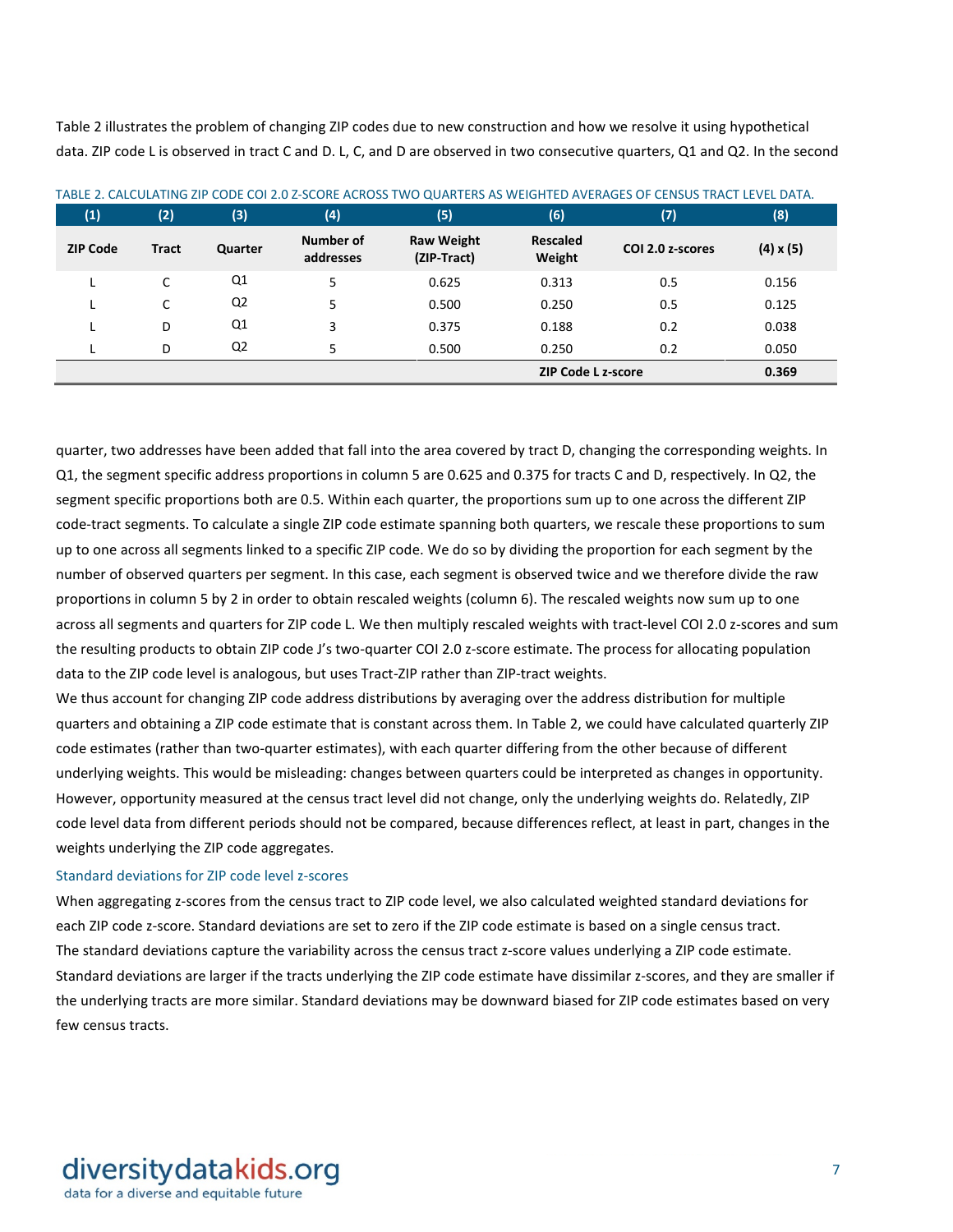#### TECHNICAL NOTES

#### Data used

We used all HUD-provided, quarterly ZIP-TRACT (used for estimating ZIP code z-scores) and TRACT-ZIP (used for estimating ZIP code population counts) crosswalks, starting with the first quarter of 2012.<sup>4,5</sup> The current release spans the period from 2012q1 to 2020q4. The crosswalks include one row per ZIP code-tract segment, and for each segment contain weights that are defined as the proportion of addresses linked to a specific ZIP code and census tract. ZIP-TRACT crosswalks contain address proportions that sum up to one across ZIP code-tract segments for every ZIP code – like the weights in column 4 of Table 1 – and are used for estimating ZIP code COI 2.0 z-scores. TRACT-ZIP crosswalks contain address proportions that sum up to one across ZIP code-tract segments for every census tract – like the weights in column 7 of Table 1 – and are used for estimating ZIP code population counts. The crosswalks exclude ZIP Codes that are PO Boxes only. We also excluded ZIP codes outside of the 50US states plus D.C. We retained the proportion of total addresses in a given ZIP code-tract segment to be used as weights. To generate multi-quarter and multi-year estimates, we then stacked all quarterly versions of the two crosswalk types (TRACT-ZIP, ZIP-TRACT) into two long data files.

Both HUD crosswalks and COI 2.0 data files use 2010 census tract boundaries. Census tract level COI 2.0 domain (education, health and environment, social and economic) and overall z-scores as well as age 0-17 population counts (based on American Community Survey Summary Files) are taken from data.diversitydatakids.org/dataset/coi20-child-opportunityindex-2-0-database.

#### Quarterly interpolation of COI 2.0 z-score and population data

Census tract COI 2.0 z-scores and population data are available for two time points, 2010 and 2015. HUD crosswalks are available quarterly. To merge both datasets using census tract FIPS codes, we inter- and extrapolated COI 2.0 z-scores and population data on a quarterly time scale from 2010 to 2020. Between 2010q2 and 2014q4, we calculated weighted averages of the 2010 and 2015 data, where the weight applied to 2010 data declines linearly with time, and the weight assigned to 2015 data increases linearly with time. ZIP code estimates for 2015 and later are fully based on 2015 COI 2.0 data.

Specifically, quarterly weights for 2010 data were defined as

$$
(1) \quad w_{2010,t} = 1.05 - 0.05 \times q_t
$$

where t indices quarters from 2010q1 and 2014q4 and q is an integer variable running from 1 to 20, corresponding to the 20 quarters between 2010q1 and 2014q4 (inclusive).  $w_{2010,t}$  is therefore equal to 1 in 2010q1, 0.95 in 2010q2, ..., 0.05 in 2014q4, and 0 in 2015q1.

Quarterly weights for 2015 data were defined as

$$
(2) \t w_{2015,t} = 1 - w_{2010,t}
$$

 $W_{2015,t}$  is therefore equal to 0 in 2010q1 and 1 in 2015q1 and thereafter. 2010 and 2015 data weights sum up to one in each quarter.

For each census tract level variable y, i.e., COI 2.0 z-scores and population data, and quarter t, quarterly interpolated estimates  $y_t$  were calculated as

(3)  $y_{ct} = (w_{2010,t} \times y_{c,2010}) + (w_{2015,t} \times y_{c,2015})$ 

where c indicates census tracts,  $y_{c,2010}$  is the 2010 value and  $y_{c,2015}$  is the 2015 value for census tract c. Therefore, quarterly estimates between 2010q1 and 2014q4 are weighted averages of 2010 and 2015 data. Estimates are equal to 2015 census tract values thereafter.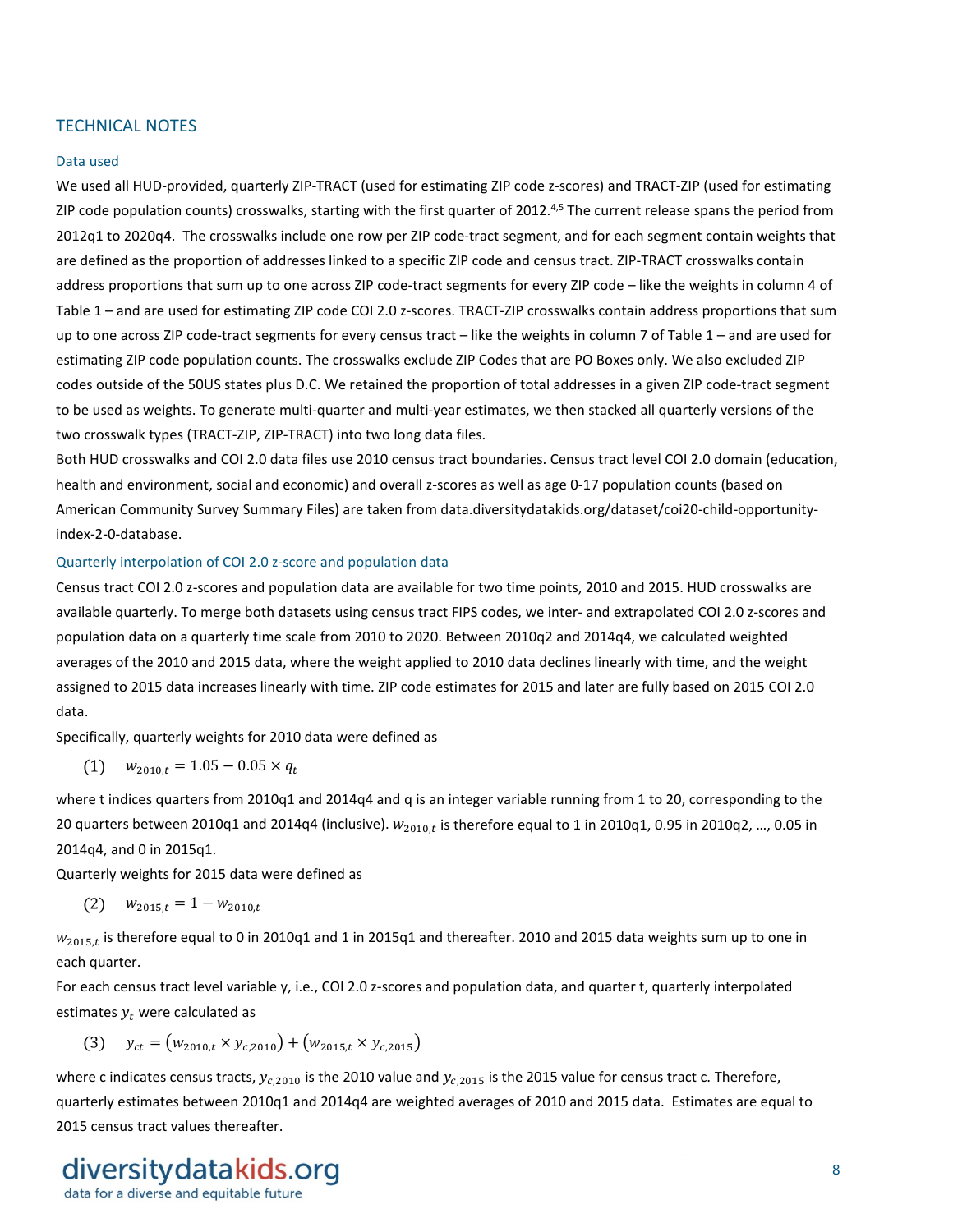Finally, we dropped quarters before 2012q1, because 2012q1 is the first year that quarterly HUD crosswalks are available.

#### Estimation of ZIP code COI 2.0 z-scores

We combined the stacked ZIP-TRACT crosswalk with the quarterly COI 2.0 estimates described in the preceding section. Each row in the resulting data file is a ZIP code-tract segment for a given quarter. We drop segments that belong to tracts with missing COI 2.0 z-score data. In the resulting dataset, most ZIP code-tract segments exist across every crosswalk. Some appear over time, some disappear, and some are observed intermittently. For each segment, the address proportions used as weights may change from quarter to quarter, either because ZIP code definitions change or because the number of addresses in a given ZIP code-tract segment changes.

We then calculate annual and multi-year ZIP code estimates for all single years and combinations of consecutive years for the period from 2012 to 2020. For a full list of files, see page 11 below. For each year or set of years, we first subset the data file to all quarters for the given year (or years), e.g., 2012q1 through 2013q4. We then calculate the weight for a given segment and quarter as

$$
(4) \t w_{kct} = p_{kct}/T_{k},
$$

In a given quarter, each segment s is uniquely identified by the combination of ZIP code k and census tract c.  $p_{kct}$  is the proportion of addresses in ZIP code k that are located in census tract c in quarter t.  $T_k$  is the number of quarters ZIP code k is observed for. Note that in this example (2012q1 through 2013q4), the denominator of equation 4 would equal 8 for most ZIP codes, because – by construction – the segment-specific weights for ZIP code k sum to one within each quarter, and since eight quarters are combined in this example, the denominator is equal to 8.<sup>[2](#page-8-0)</sup> However, because of missing COI 2.0 data for about 1% of census tracts, we drop all segments linked to tracts with missing COI data. To ensure that  $w_{kct}$  sum to 1 within a given ZIP code, we therefore normalize  $w_{kct}$  by multiplying them with the sum of  $w_{kct}$  for a given ZIP codes, i.e.,  $\sum_{k=1}^{T_k}\sum_{c=1}^{S_c}w_{kct}$ , where  $S_c$  is the number of census tracts with non-missing COI data linked to ZIP code k and  $T_k$  is the total number of quarters ZIP code k is observed for.

We then calculate the segment-specific weighted z-score as

$$
(5) \qquad y_{kct} = w_{kct} \times y_{ct}
$$

where  $y_{ct}$  is the quarterly interpolated census tract estimate as derived in equation 3 above.

The zip code level z-score  $\bar{y}_k$  is then calculated by summing across all  $y_{kct}$  for a given ZIP code, or

$$
(6) \qquad \bar{y}_k = \sum_{k=1}^{T_k} \sum_{c=1}^{S_c} y_{kct}
$$

 $\overline{a}$ 

The ZIP code level standard deviation across z-scores is calculated as

(7) 
$$
sd_k = \sqrt{\frac{1}{N_{k-1}}\sum_{k=1}^{T_k}\sum_{c=1}^{S_c}w_{kct}\times(y_{kct}-\bar{y}_k)},
$$

where  $N_k$  is the total number of segments across all quarters for a given ZIP code. The ZIP code standard deviation captures both variation in weights  $w_{kst}$  and variation in  $y_{kst}$  (for pre-2015q1 data). The inclusion of weights also implies that we weigh segments containing many addresses more strongly when calculating the standard deviation, which we also do when calculating the ZIP code mean in equation 5 and 6. Weighting reduces standard deviations as segments with more addresses tend to be closer to the ZIP code mean  $\bar{y}_k$  and therefore assigned a greater weight.

<span id="page-8-0"></span><sup>&</sup>lt;sup>2</sup> We drop ZIP codes for which  $\sum_{k=1}^{T_k}\sum_{c=1}^{S_c}w_{kct}$  < 0.5, where  $S_c$  is the number of census tracts with non-missing COI data linked to ZIP code k and  $\rm T_k$  is the total number of quarters ZIP code k is observed for. That is, we only retain ZIP codes for which at least 50% of addresses are in tracts with non-missing COI 2.0 data.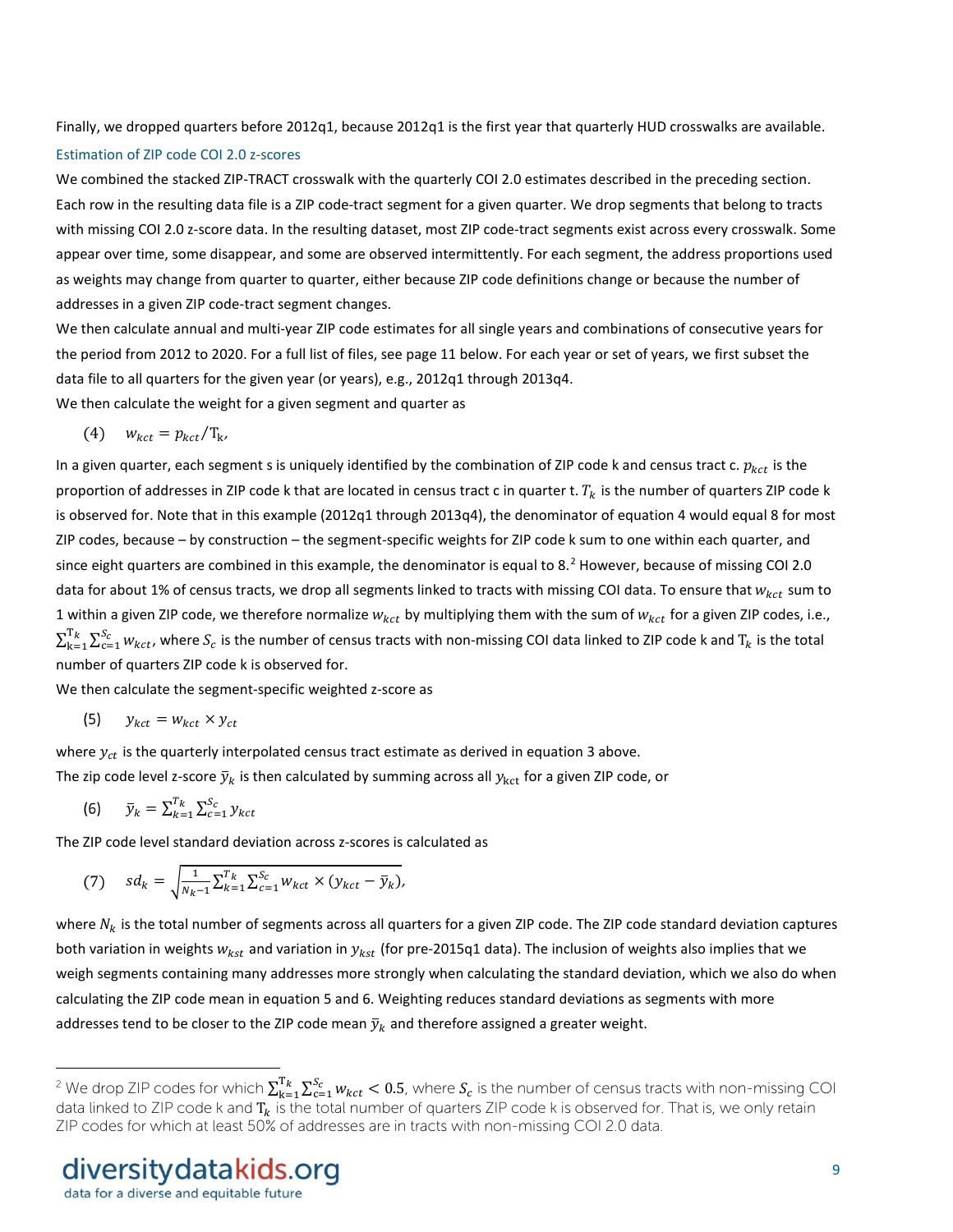#### Estimation of ZIP code population counts

The approach taken to estimating ZIP code population counts is identical in key respects to the approach taken to calculate ZIP code COI 2.0 estimates. The main difference is that a different set of address proportions, taken from the stacked TRACT-ZIP crosswalk described above, are used to ensure that the total number of children across ZIP codes and across census tracts is identical. While the weights derived in equation 4 above sum up to one within ZIP codes, the weights used here sum up to one within census tracts. We combined the stacked TRACT-ZIP crosswalk with quarterly population estimates (see page 7, for details). Each row in the resulting data file is a ZIP code-tract segment for a given quarter. For each segment, the address proportions used as weights may change from quarter to quarter.

We calculate the weight for a given segment and quarter as

$$
(8) \t w_{ckt} = p_{ckt}/T_c,
$$

In a given quarter, each segment is uniquely identified by the combination of census tract c and ZIP code k.  $p_{ckt}$  is the proportion of addresses in census tract c that have ZIP code k in quarter t.  $T_c$  is the number of quarters a census tract is observed. To adjust for the deletion of segments linked to census tracts with missing data and to ensure that  $w_{ck}$  sum up to 1 within census tracts, we normalize by multiplying the weights with with  $\sum_{c=1}^{T_C}\sum_{k=1}^{S_k}w_{ckt}$ , where  $S_k$  is the number of census tracts with non-missing population data linked to ZIP code k and  $T_c$  is the total number of quarters census tract c is observed for.

We then calculate the segment-specific weighted population as

$$
(9) \qquad n_{\text{ckt}} = w_{\text{ckt}} \times p_{\text{ct}}
$$

where  $p_{ct}$  is the quarterly interpolated census tract population value for segment s as derived in equation 3 above. The ZIP code level population estimate  $\bar{n}_k$  is then calculated by summing across all n<sub>ckt</sub> for ZIP code k, or

(10) 
$$
\bar{n}_k = \sum_{c=1}^{T_c} \sum_{k=1}^{S_k} n_{ckt}.
$$

#### Mapping ZIP Codes to 2015 Metropolitan Areas

In order to calculate metro-normed COI 2.0 metrics, we first need to assign ZIP codes to metro areas. While none of the ZIP codes in our data crossed state boundaries, many ZIP Codes extend across metro area boundaries. We therefore need to first assign ZIP codes to metro areas. To do this, we first map census tracts to 2015 metro areas (100 largest metro areas only), because census tracts are perfectly nested within metro areas, i.e., are either fully inside or outside metro area boundaries. We then link these metro-area mapped census tracts with the HUD ZIP-TRACT crosswalks to estimate the portion of residential addresses inside and outside a given metro area boundary for each ZIP code. For metro-normed COI metrics (those that compare ZIP Code areas only to other ZIP Code areas within the same metro area), we only include zipcodes that have at least 50% of their area inside a given metro area.

#### Constructing ZIP code level COI 2.0 metrics

Using the ZIP code level COI 2.0 overall and domain-specific z-scores, we then construct nationally-, state-, and metronormed COI 2.0 Child Opportunity Levels and nationally-normed Child Opportunity Scores. Metro and state-normed Child Opportunity Scores cannot be reliably calculated for all metro areas and states. We essentially follow the same approach outlined on pages 17 and 18 of the COI 2.0 technical documentation<sup>1</sup>, except that instead of census tract level data, we are now working with ZIP code level data. For example, nationally-normed Child Opportunity Levels are constructed by ranking all neighborhoods/ZIP codes in the U.S. in terms of the overall COI 2.0 z-score and then dividing neighborhoods/ZIP codes into five ordered groups containing 20% of the child population each, labeled very low-, low-, moderate-, high-, and very high-opportunity. State- and metro-normed Child Opportunity Levels are constructed similarly, by ranking neighborhoods/ZIP codes within a given state or metro area and then assigning neighborhoods to groups containing 20% of

# diversity datakids.org

data for a diverse and equitable future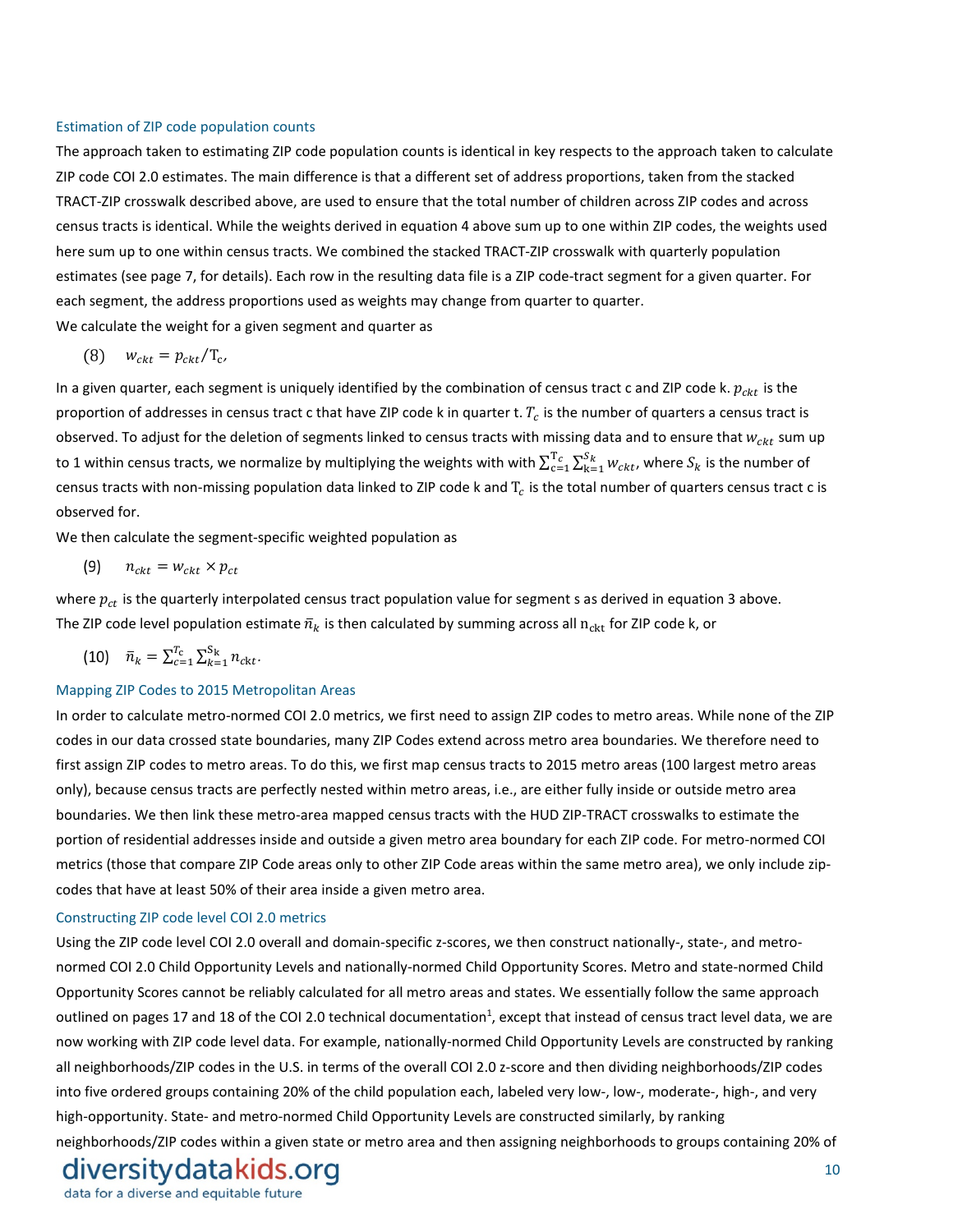the child population in that state or metro. While Child Opportunity Levels divide neighborhoods into five ordered groups, Child Opportunity Scores are constructed by grouping neighborhoods into 100 ordered groups. Each group contains 1% of the child population and is assigned a numerical score from 1 to 100. Because several states and metro areas have fewer (sometimes substantially fewer) than 100 ZIP codes, we only calculate nationally-normed Child Opportunity Scores for ZIP codes.

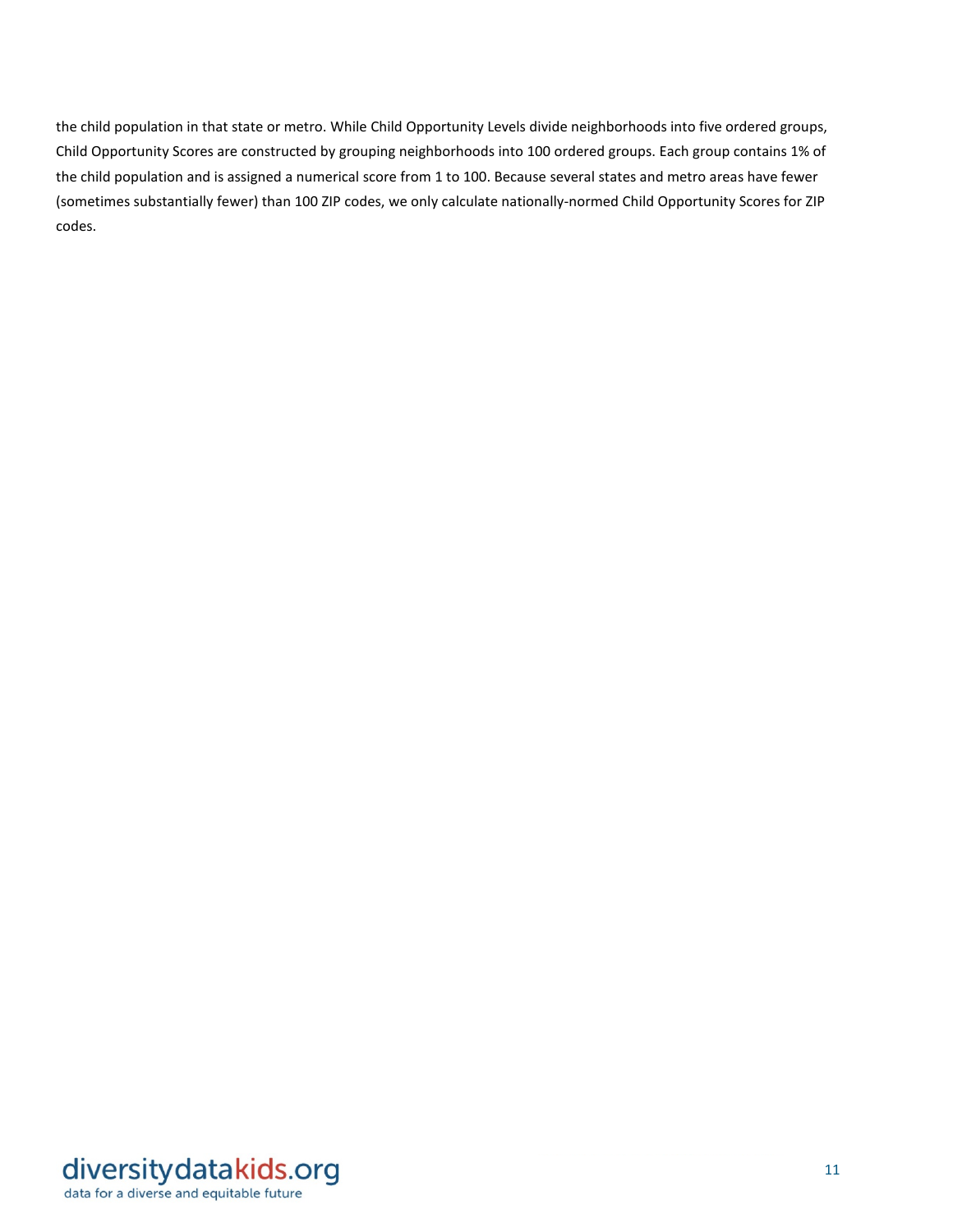#### LIST OF FILES

Only a subset of files is currently published a[t data.diversitydatakids.org.](https://data.diversitydatakids.org/) If you would like to request a file that is currently not publicly available, please submit a request at *diversitydatakids.org/contact-us*. The specific year or year range is encoded in the file name as either <year>.csv for a single year (aggregate of 4 quarters) or <first\_year>\_<last\_year>.csv for a year range. Years refer to ZIP code definitions, not years in which opportunity data was measured. For example, 2014\_2015.csv uses ZIP code definitions from the 2014q1 through 2015q4. See the section "Technical Notes" above for further details. Each file contains COI 2.0 metrics and population data.

| <b>File name</b> | <b>Years covered</b> | <b>Number of ZIP codes</b> | <b>Publicly available</b> |
|------------------|----------------------|----------------------------|---------------------------|
| 2012.csv         | 2012                 | 38,633                     | yes                       |
| 2012 2013.csv    | 2012-2013            | 38,657                     |                           |
| 2012 2014.csv    | 2012-2014            | 38,744                     |                           |
| 2012_2015.csv    | 2012-2015            | 39,170                     |                           |
| 2012_2016.csv    | 2012-2016            | 39,194                     |                           |
| 2012 2017.csv    | 2012-2017            | 39,232                     |                           |
| 2012 2018.csv    | 2012-2018            | 39,244                     |                           |
| 2012 2019.csv    | 2012-2019            | 39,276                     |                           |
| 2012 2020.csv    | 2012-2020            | 39,291                     |                           |
| 2013.csv         | 2013                 | 38,612                     | yes                       |
| 2013_2014.csv    | 2013-2014            | 38,701                     |                           |
| 2013 2015.csv    | 2013-2015            | 39,130                     |                           |
| 2013 2016.csv    | 2013-2016            | 39,160                     |                           |
| 2013 2017.csv    | 2013-2017            | 39,192                     |                           |
| 2013_2018.csv    | 2013-2018            | 39,204                     |                           |
| 2013 2019.csv    | 2013-2019            | 39,236                     |                           |
| 2013_2020.csv    | 2013-2020            | 39,251                     |                           |
| 2014.csv         | 2014                 | 38,668                     | yes                       |
| 2014 2015.csv    | 2014-2015            | 39,108                     |                           |
| 2014 2016.csv    | 2014-2016            | 39,131                     |                           |
| 2014_2017.csv    | 2014-2017            | 39,163                     |                           |
| 2014_2018.csv    | 2014-2018            | 39,174                     |                           |
| 2014_2019.csv    | 2014-2019            | 39,207                     |                           |
| 2014 2020.csv    | 2014-2020            | 39,222                     |                           |
| 2015.csv         | 2015                 | 39,079                     | Yes                       |
| 2015 2016.csv    | 2015-2016            | 39,103                     |                           |
| 2015_2017.csv    | 2015-2017            | 39,134                     |                           |
| 2015_2018.csv    | 2015-2018            | 39,146                     |                           |
| 2015 2019.csv    | 2015-2019            | 39,178                     |                           |
| 2015 2020.csv    | 2015-2020            | 39,194                     |                           |
| 2016.csv         | 2016                 | 39,066                     | Yes                       |
| 2016_2017.csv    | 2016-2017            | 39,101                     |                           |
| 2016_2018.csv    | 2016-2018            | 39,113                     |                           |
| 2016_2019.csv    | 2016-2019            | 39,151                     |                           |
| 2016 2020.csv    | 2016-2020            | 39,166                     |                           |
| 2017.csv         | 2017                 | 39,050                     | Yes                       |
| 2017 2018.csv    | 2017-2018            | 39,063                     |                           |
| 2017_2019.csv    | 2017-2019            | 39,101                     |                           |
| 2017_2020.csv    | 2017-2020            | 39,118                     |                           |
| 2018.csv         | 2018                 | 39,026                     | Yes                       |
| 2018 2019.csv    | 2018-2019            | 39,078                     |                           |
| 2018 2020.csv    | 2018-2020            | 39,095                     |                           |
| 2019.csv         | 2019                 | 39,067                     | Yes                       |
| 2019_2020.csv    | 2019-2020            | 39,084                     |                           |
| 2020.csv         | 2020                 | 39,069                     | Yes                       |